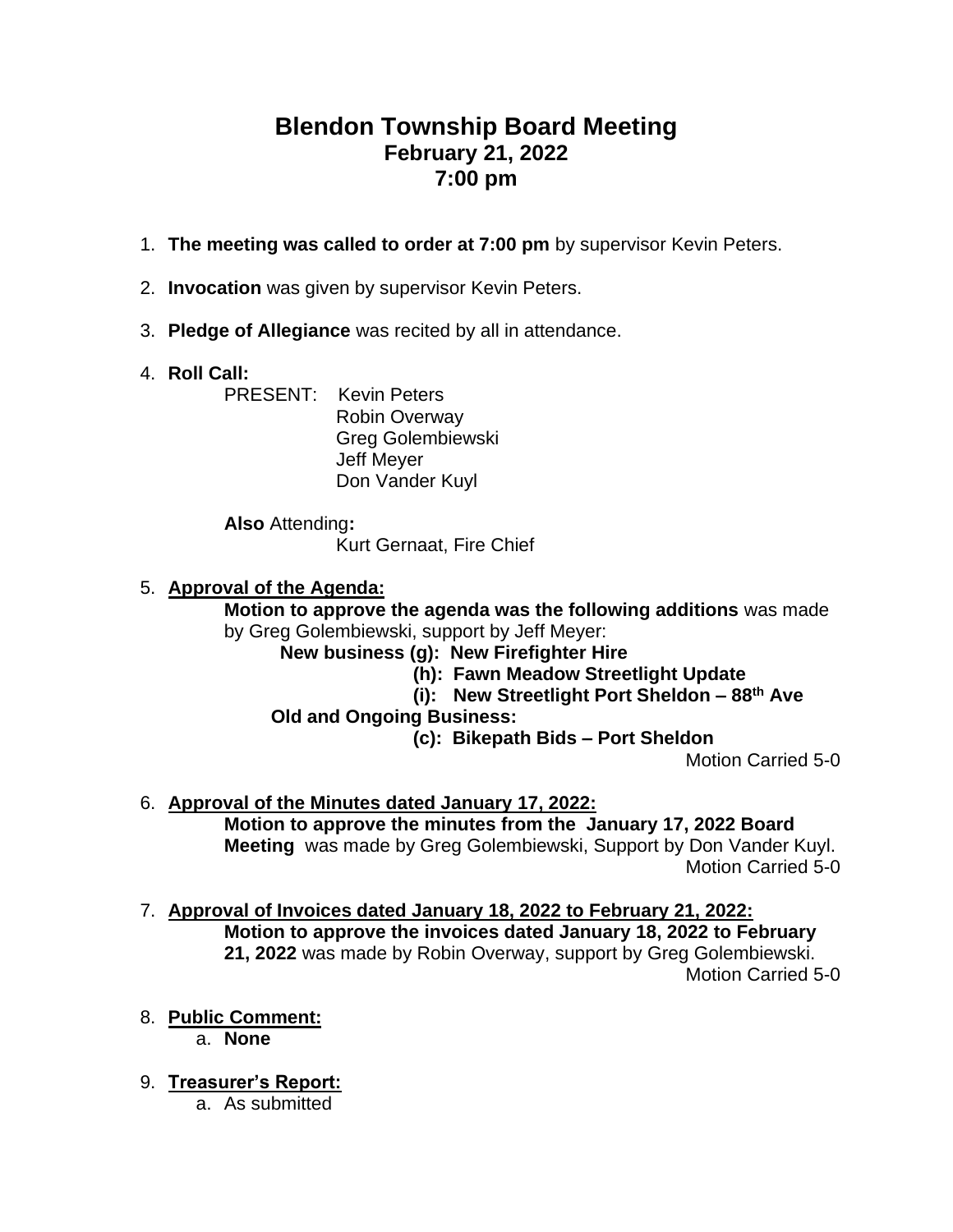#### 10. **Clerks Report:**

a. As submitted

- 11. **Supervisors Report:**
	- a. Verbal

#### 12. **Monthly Reports:**

- a. **Fire Department:** 
	- None
- b. **Ottawa County Sheriff:**
	- As Submitted
- c. **Building Permit Report:**
	- As Submitted
- d. **Building and Grounds Report:**
	- None
- e. **Preliminary Planning Commission Meeting Minutes:**
	- As Submitted
- f. **Preliminary Zoning Board of Appeals Meeting Minutes:**
	- As Submitted

13.**New Business:**

- **a. Board and Commission Appointments:**
	- **Motion to approve the following Board and Commission appointments** was made by Don Vander Kuyl, support by Robin Overway:
		- Dave Beute Board of Review
		- Shane Herrema Planning Commission
		- Randy Glass Zoning Board of Appeals

#### b. **Ordinance 2022-02.01**

• **Motion to approve Ordinance 2022-02.01** was made by Kevin Peters, support by Don Vander Kuyl.

Roll Call: Yay: Peters, Overway, Golembiewski, Meyer, Vander Kuyl

Nay: None

Motion Carried 5-0

## c. **Ordinance 2022-02.02**

- **Motion approved Ordinance 2022-02.02** was made by Kevin
	- Peters, support by Don Vander Kuyl.

 Roll Call: Yay: Peters, Overway, Golembiewski, Meyer, Vander Kuyl

Nay: None

Motion Carried 5-0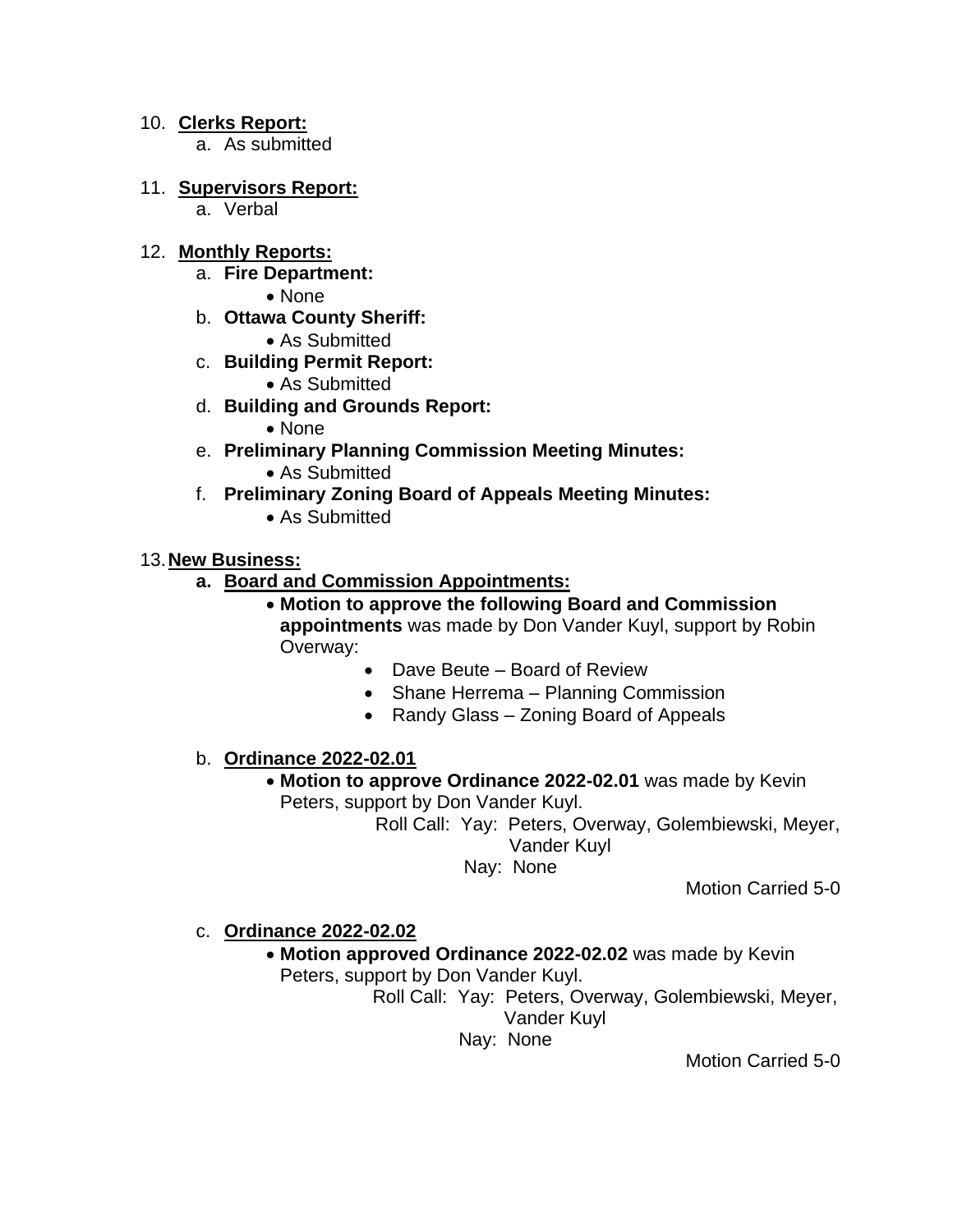# d. **Fire Station Floor Grates:**

- Three estimates were received:
- **Motion to approve estimate #1036 from The Trench Grate Store to replace the floor grates in Station #1** was made by Greg Golembiewski, support by Don Vander Kuyl.

Motion Carried 5-0

# e. **Fire Station Floor Painting:**

- Three estimates were received.
- **Motion to approve page 1 and page 3 of the estimate from Progressive for the painting of the floor in Station #1** was made by Greg Golembiewski, support by Jeff Meyer.

Motion Carried 5-0

orre

## f. **2022-2023 Budget Draft Discussion:**

- A preliminary draft of the 2022-2023 FY Budget was reviewed and discussed by the board.
- Recommended changes will be made for the Budget Hearing that will take place at the March Board Meeting.

# g. **New Firefighter Hire:**

- Fire Chief Gernaat petitioned the board for the addition of a new firefighter to the staff at Station 2.
- **Motion to approve the hiring of Ryan Luyk for Station 2** was made by Kevin Peters, support Don Vander Kuyl

Motion Carried 5-0

## h. **Streetlight – Fawn Meadow**

- Administrative Assistant, Tina Vander Schuur, updated the board on the installation of a streetlight on the corner of Fawn Meadow and Baldwin.
	- The residents that will be included in the special assessment district approved the street light with a vote of 7-0-1 with four residents not responding.
	- Tina will work with Consumers Energy to get the light installed and the lighting district established.

## i. **Streetlight – 88th Avenue and Port Sheldon Street:**

- Administrative Assistant, Tina Vander Schuur, addressed the Board on behalf a resident that would like a streetlight installed on the corner of 88th Ave and Port Sheldon St.
	- Increased residential building is driving the need for a lighted corner.
- Board discussion ensued concerning the need, if this should be a special assessment or an 'at large' light.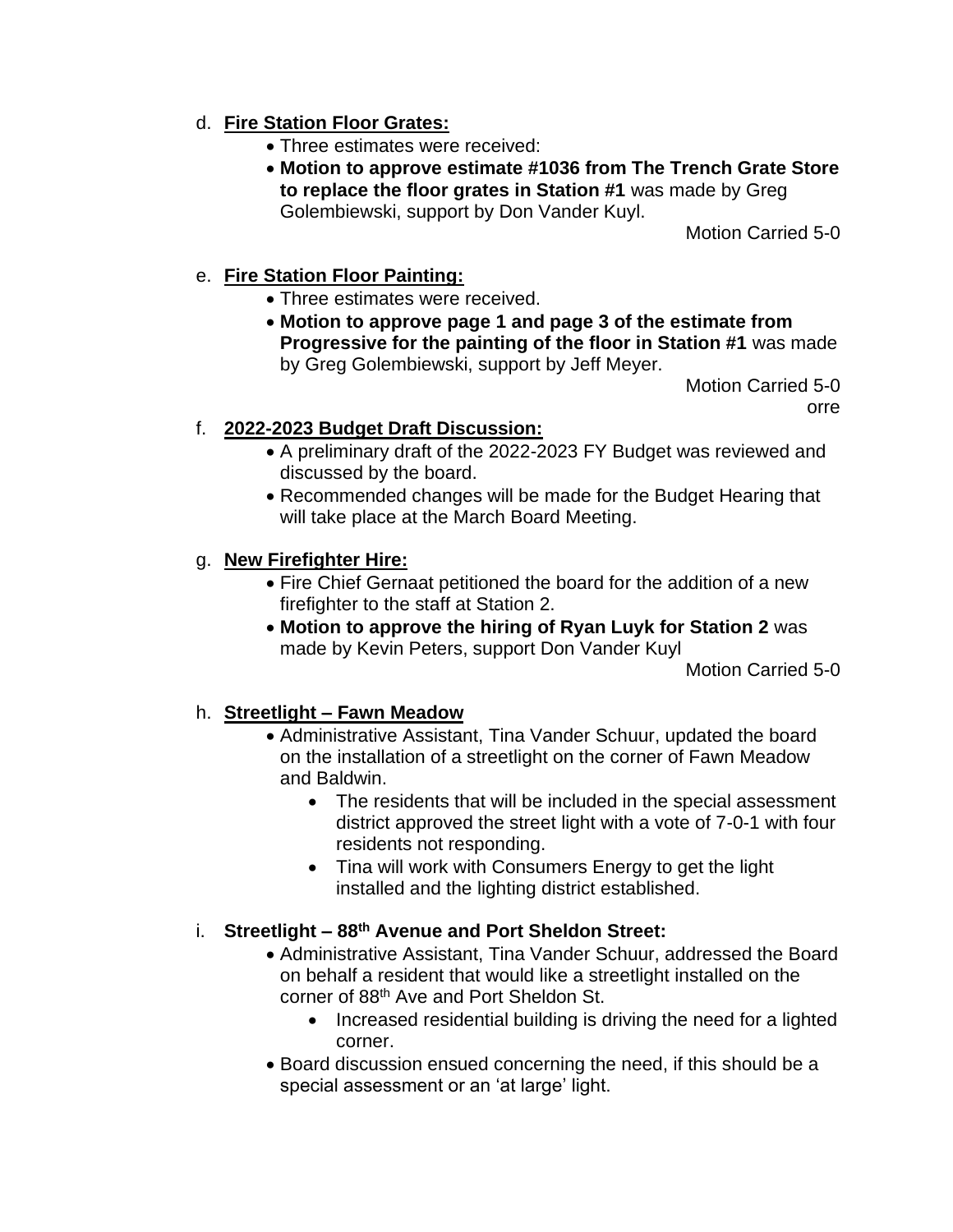• **Motion to approve the installation of an 'at large' streetlight on the corner of 88th Ave and Port Sheldon Street** was made by Don Vander Kuyl, support by Jeff Meyer.

Motion Carried 5-0

## 14.**Old and Ongoing Business:**

#### a. **Door Estimates:**

- The Board reviewed the estimates presented at the previous meetings.
- **Motion to approve the estimates provided by Fisher Door for the replacement of the doors in the township hall and the fire stations** was made by Kevin Peters, support by Don Vander Kuyl. Motion Carried 5-0

#### b. **Lawncare and Maintenance:**

- Greg Golembiewski presented multiple proposals that were received for the lawncare and maintenance for the cemetery, township hall, community center and the fire stations.
- **Motion to approve the proposal submitted by Patriot Outdoor Services** was made by Jeff Meyer, support by Don Vander Kuyl Motion Carried 5-0

#### c. **Port Sheldon Bike Path Bids:**

- Two bids were received and reviewed by the Board
- **Motion to approve the bid submitted by Georgetown Contruction** was made by Don Vander Kuyl, support by Kevin Peters.

Motion Carried 5-0

## 15.**Opportunity for Public Comment:**

- a. Bruce Costen questioned the approval of the poverty exemption and asset limitation resolutions that are needed for the upcoming BOR Comeeting.
	- Greg will check with Assessor, Josh Morgan.

#### **16.Correspondence for Informational Purposes:**

- **a.** Ottawa County Emergency Telephone District Tentative Plan
- **b.** Ottawa County 911 Amendment Plan
- **c.** EGLE Large Quantity Water Withdrawal Notice

## **17.Upcoming Meetings:**

- **a.** Planning Commission Meeting: **March 7, 2022**
- **b.** Township Board Meeting: **March 21, 2022**